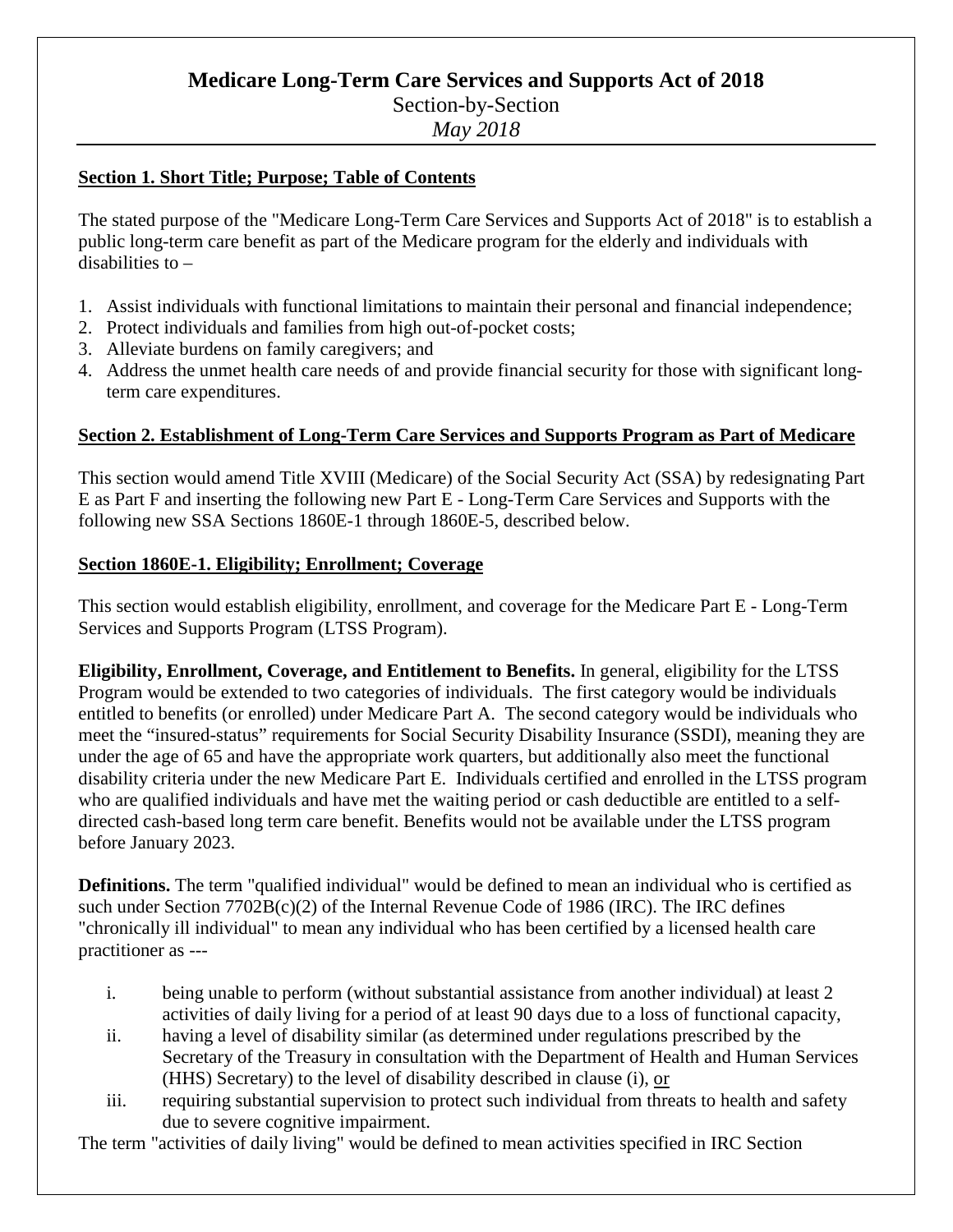$7702B(c)(2)(B)$ , which are eating, toileting, transferring, bathing, dressing, and continence.

**Certification Process.** No later than July 1, 2022, the HHS Secretary would be required to establish procedures under which an individual could apply for a determination as a "qualified individual" and, if qualified, for a determination of the level of functional limitations in order to discern the appropriate benefit level under the LTSS Program. These certification procedures would include an appeals process and redetermination process. An individual's initial certification would remain valid until the end of the two-year waiting period, at which time the individual must recertify before they can receive benefits. After an individual begins receiving benefits they must recertify annually thereafter, with special rules at the HHS Secretary's discretion for individuals who are not expected to medically improve.

# **Section 1860E-2. Benefits**

This section would establish benefits, benefit payment, and benefit-counseling assistance under the LTSS Program.

**LTSS Benefit and Waiting Period or Cash Deductible.** Individuals entitled to benefits under the LTSS Program would be paid a daily self-directed benefit after satisfying a two-year waiting period requirement (or cash deductible), which would begin the first month following the date of their eligibility determination. The amount of the benefit would be determined from a specified minimum amount, the equivalent of five hours of home care services per day, and scaled upward based on one's functional ability, with not less than two and not more than four benefit level amounts. There are also certain adjustments made for geographic variation and inflation. As an alternative to the waiting period, the Committee is also soliciting comments on a one-time cash deductible option scaled based on the individual's income in lieu of a two year waiting period, for those Individuals with 3 or more ADLs and substantial functional impairment.

**Payment of LTSS Benefits.** The HHS Secretary would be required to establish procedures for administering the provision of cash benefits, including payment of cash benefits into a Qualified Individual Long-Term Care Benefit Account (LTC Account) established on behalf of each individual. Funds in this account would be accessed through debit cards, as a traditional self-directed benefit.

*Use of Amounts in Account.* Self-directed cash benefits paid into a LTC Account could be used to purchase services and supports that individuals would need to maintain their independence at home or in the community, including, but not limited to, home care aides, nursing support, respite care, and personal care assistance services, housing and home modifications, assistive technology, accessible transportation, homemaker and home maintenance services, and care in a skilled nursing facility, group home, or assisted living facility. Individuals could also use their cash benefit to obtain assistance with end of life decision making concerning medical care. Family Caregivers would be allowed to receive the benefit as payment for home care services provided.

*Authorized Representatives.* The HHS Secretary would be required to establish procedures to allow access to an individual's cash benefits by an authorized representative based on existing standards for authorized representatives; such procedures would ensure authorized representatives comply with existing standards of conduct.

*Rollover Option for Lump-Sum Payment.* Individuals would be allowed to defer benefits and rollover any such deferred benefits on a quarterly basis but are not allowed to roll-over accumulated funds in the account from one quarter to the next. Individuals would also be allowed to receive a lump-sum payment of such deferred benefits, subject to certain limits.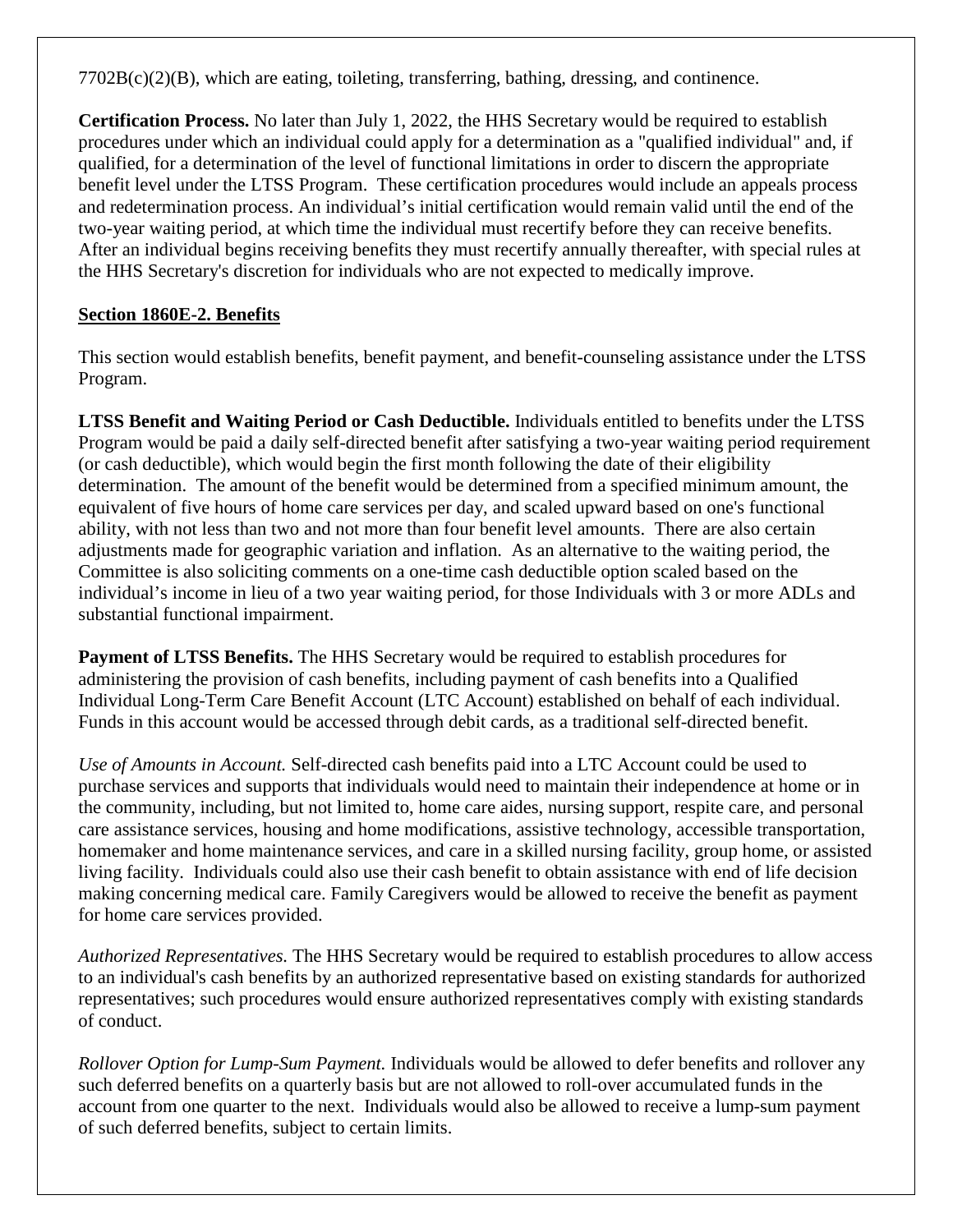*Period of Determination for Annual Benefits.* Individuals would be required to use accumulated funds in the LTC Account in the quarterly period that begins with the first month in which the individual became eligible to receive the cash benefit. The HHS Secretary, in consultation with the Centers for Medicare and Medicaid Services and the Administration for Community Living, would establish procedures under which cash benefits paid to an individual that increase or decrease as a result of a change in functional status before the end of a 12-month benefit period shall be determined. The HHS Secretary, in consultation with the Secretary of the Treasury, would be required to recoup any accrued benefits in the event of an individual's death or failure to receive a lump-sum payment before the end of the quarterly period. Any recouped benefits would be paid into the LTSS Account and used for outreach activities.

*Accounting for Expenditures.* Individuals would be required to submit quarterly records of expenditures from the aggregate cash benefit received.

*Supplement, Not Supplant Other Health Care Benefits.* Subject to Medicaid payment rules, cash benefits received by an eligible individual are to supplement, but not supplant, other health care benefits for which the individual is eligible under Medicaid or any other federally funded program that provides health care benefits or assistance.

**Eligibility for Other Benefits.** Cash benefits paid to an individual would be disregarded for purposes of determining an individual's initial or continuing eligibility for benefits under any other federal, state, or locally funded assistance program, including Social Security, Supplemental Security Income (SSI), Medicare, Medicaid, the Children's Health Insurance Program (CHIP), veterans' benefits, low-income housing assistance programs, or the Supplemental Nutrition Assistance Program (SNAP).

**Advice and Benefit Management Counseling.** The HHS Secretary, in consultation with the Centers for Medicare and Medicaid Services and the Administration for Community Living, would be required to assign a counselor to each qualified individual enrolled under the LTSS Program who would provide information regarding resources for managing assistance under the LTSS Program; assistance with the annual recertification requirements; a description of the benefits available; information regarding possible eligibility for other benefits and services; assistance with the development of a service and support plan and coordination of care; and information about services offered under the Assistive Technology Act of 1998. The HHS Secretary would be required to establish procedures to ensure that counselors and any other entities that provide services to individuals enrolled under the LTSS Program minimize conflicts of interest.

**Protection and Advocacy Systems.** Protection and Advocacy Systems (P&As) work at the state level to protect individuals with disabilities by empowering them and advocating on their behalf. In this legislation, they would take on a new role, with funding, to advocate for individuals with this benefit.

**Rule of Construction.** Nothing would prohibit the compensation of family caregivers for providing LTSS to an individual entitled to benefits with cash benefits paid under the LTSS program.

# **Section 1860E-3. LTSS Account within the Supplementary Medical Insurance (SMI) Trust Fund**

This section would establish within the Federal Supplementary Medical Insurance Trust Fund a separate Part E Account.

**Payments from and Deposits into LTSS Account.** The Managing Trustee (the Secretary of the Treasury) would be required to pay from the Part E Account such amounts as the HHS Secretary certifies are necessary to make payments to operate the program including payments of cash benefits and payments for administrative expenses. Amounts payable from the Part E Account would not be taken into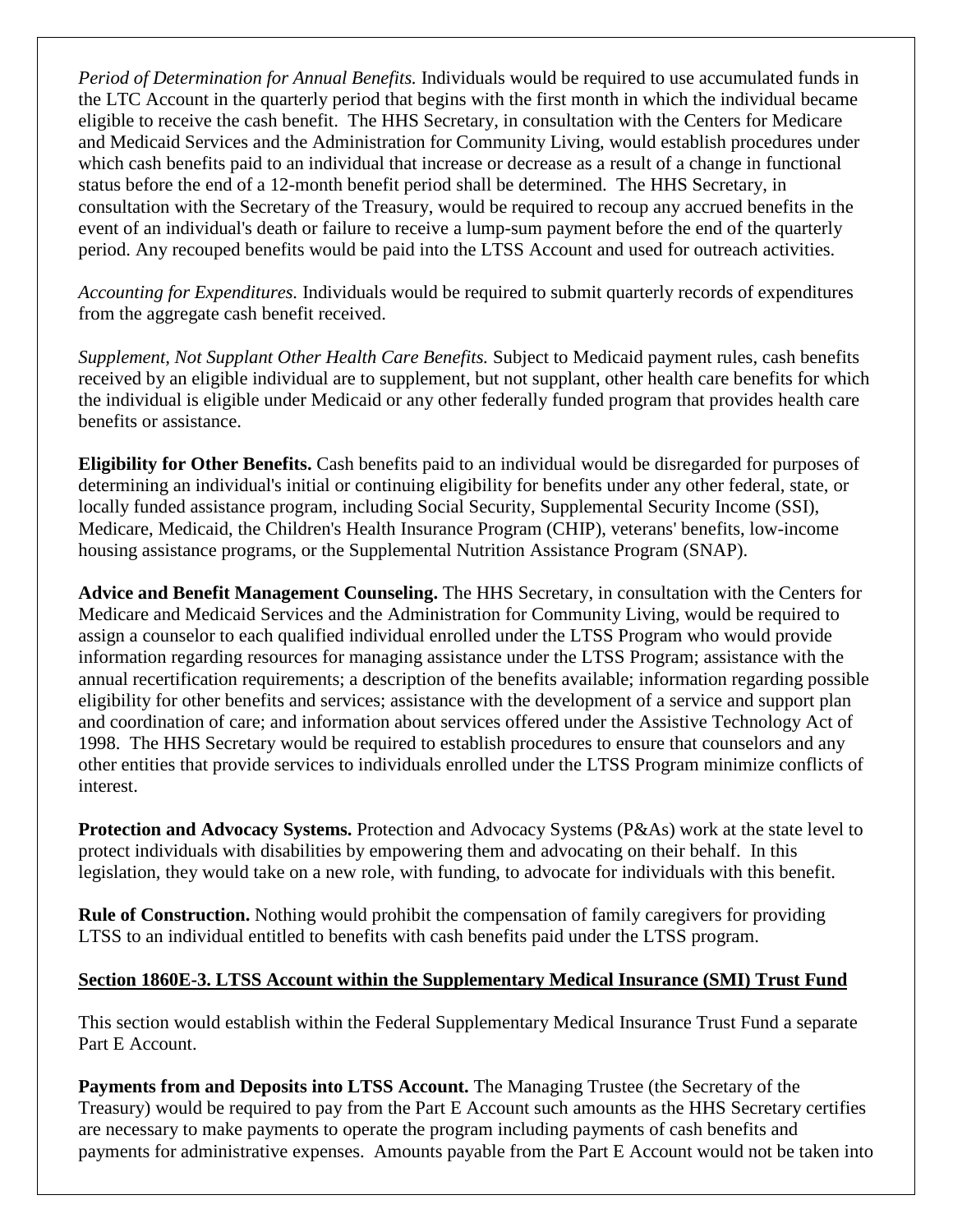account in computing actuarial rates or premium amounts under Medicare Part B.

**Transitional Funding and Reporting.** In order to assure prompt payment of cash benefits provided under the LTSS Program and administrative expenses during the early months of the program, and to provide a contingency reserve, it would authorize to be appropriated, out of any moneys in the U.S. Treasury not otherwise appropriated, an amount equal to \$\_\_\_ (not specified yet) multiplied by the number of individuals enrolled under Medicare Part A as of enactment, as estimated by the HHS Secretary. It would propose additional reporting regarding the Part E Account in the annual report of the Board of Trustees of the Federal Supplementary Medical Insurance (SMI) Trust Fund.

# **Section 1860E-4. LTSS Advisory Council**

This section would create an LTSS Advisory Council that consists of up to 15 individuals appointed by the President, to include representatives of Medicare and Medicaid beneficiaries and other stakeholder groups, as well as those with expertise in long-term care and other relevant disciplines. The LTSS Advisory Council would advise the HHS Secretary on matters of general policy in the administration of the LTSS program and in the formulation of regulations. The Federal Advisory Committee Act of 1972 (FACA, P.L. 92-463), other than Section 14, would apply to the LTSS Advisory Council.

## **Section 1860E-5. Annual Report**

This section would establish reporting requirements, make conforming amendments to Medicaid and Medicare, and extend funding under the National Clearinghouse for Long-Term Care Information.

**Annual Report.** The HHS Secretary would be required to submit an annual report, as specified, to Congress on the LTSS Program, beginning January 1, 2024.

#### **Section 1860E-6. Outreach, Education, and Enrollment Fund**

This section would provide \$1,000,000,000 upon enactment for purposes of outreach, education, and enrollment activities for the LTSS Program. The funds would remain available until 2025. **Interaction with Medicaid Benefits.** This section would make certain conforming amendments to the Medicaid and Medicare programs to address Part E interactions with LTSS benefits available under Medicaid, and the SMI Trust Fund.

*Medicaid Benefits.* For those individuals also enrolled in Medicaid, the LTSS program's cash benefit would apply towards Medicaid LTSS costs, with separate payment rules applying to Medicaid beneficiaries (1) receiving institutionalized care, (2) receiving Medicaid home and community- based services (HCBS), or (3) enrolled in Programs of All-Inclusive Care for the Elderly (PACE).

*Medicaid and Institutional Care.* For those receiving Medicaid covered institutional care (e.g., in a hospital, nursing facility, or intermediate care facility for individuals with intellectual and development disabilities), the individual may retain 5 percent of the LTSS program's daily or weekly applicable cash benefit (in addition to Medicaid's personal needs allowance). The remainder of the benefit is applied to the facility's cost of providing care, and Medicaid is required to provide secondary coverage of such care.

*Medicaid and Home and Community-Based Services.* For those receiving Medicaid HCBS or Medicaid covered PACE program services, the individual may retain 75 percent of the LTSS program's daily or weekly applicable cash benefit, with the remainder of the benefit applied toward the cost to the state of providing such assistance. Medicaid is required to provide secondary coverage for the remainder of any costs incurred in providing such assistance. Institutionalized Medicaid PACE recipients are treated